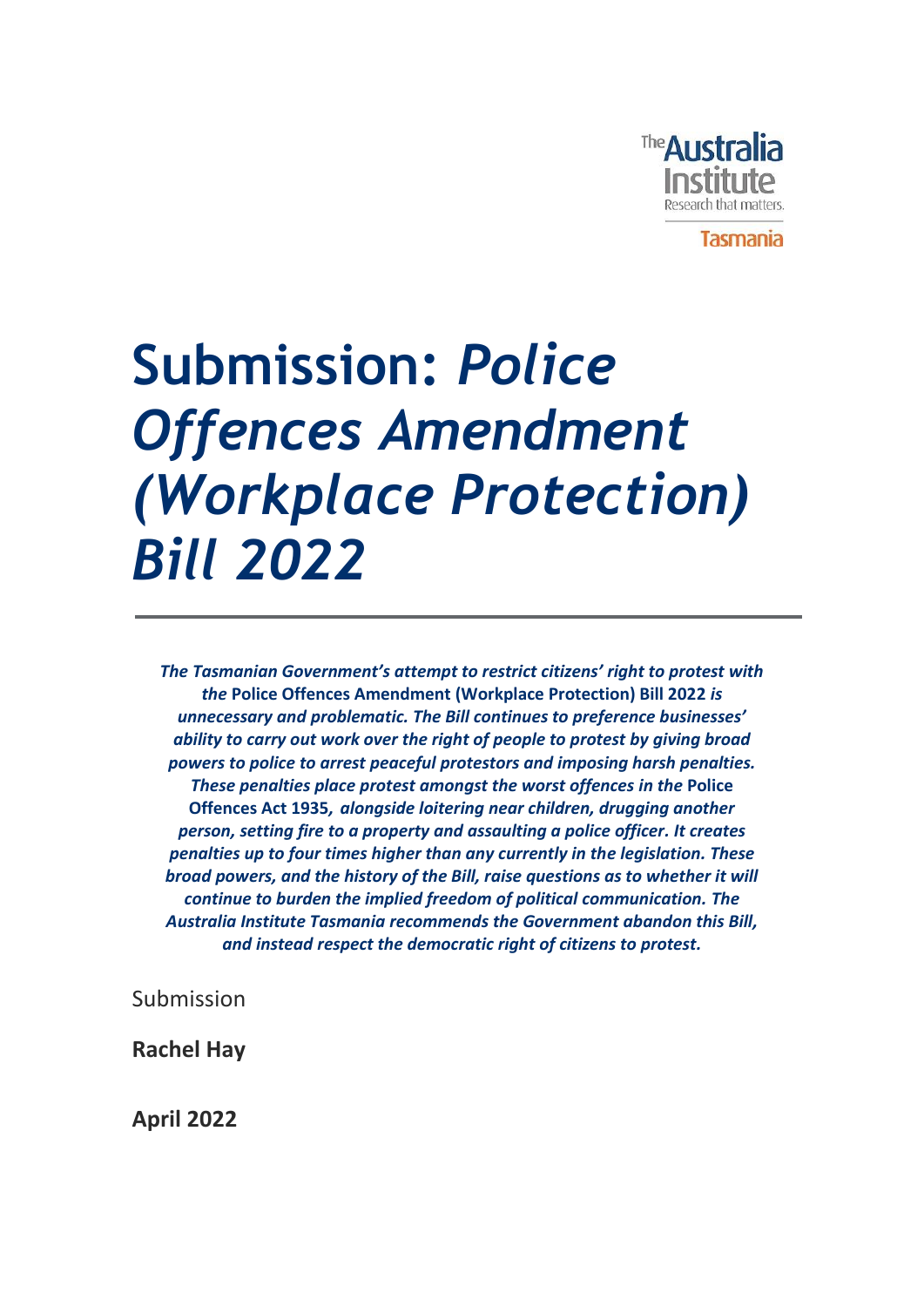### **ABOUT THE AUSTRALIA INSTITUTE**

The Australia Institute is an independent public policy think tank based in Canberra. It is funded by donations from philanthropic trusts and individuals and commissioned research. We barrack for ideas, not political parties or candidates. Since its launch in 1994, the Institute has carried out highly influential research on a broad range of economic, social and environmental issues.

### **OUR PHILOSOPHY**

As we begin the 21st century, new dilemmas confront our society and our planet. Unprecedented levels of consumption co-exist with extreme poverty. Through new technology we are more connected than we have ever been, yet civic engagement is declining. Environmental neglect continues despite heightened ecological awareness. A better balance is urgently needed.

The Australia Institute's directors, staff and supporters represent a broad range of views and priorities. What unites us is a belief that through a combination of research and creativity we can promote new solutions and ways of thinking.

### **OUR PURPOSE – 'RESEARCH THAT MATTERS'**

The Institute publishes research that contributes to a more just, sustainable and peaceful society. Our goal is to gather, interpret and communicate evidence in order to both diagnose the problems we face and propose new solutions to tackle them.

Ground Floor, 71 Murray St Hobart, Tasmania 7000 Tel: (02) 61300530 Email: mail@australiainstitute.org.au Website: www.australiainstitute.org.au ISSN: 1836-9014

### **Acknowledgement of Country**

The Australia Institute Tasmania acknowledges that lutruwita/Tasmania was taken forcibly and unethically and that palawa and pakana people continue to suffer the consequences of this today. The Institute offers respect to palawa and pakana Elders past and present. We stand for a future that recognises Aboriginal and Torres Strait Islander sovereignty and respects and acknowledges their perspectives, culture, language and history.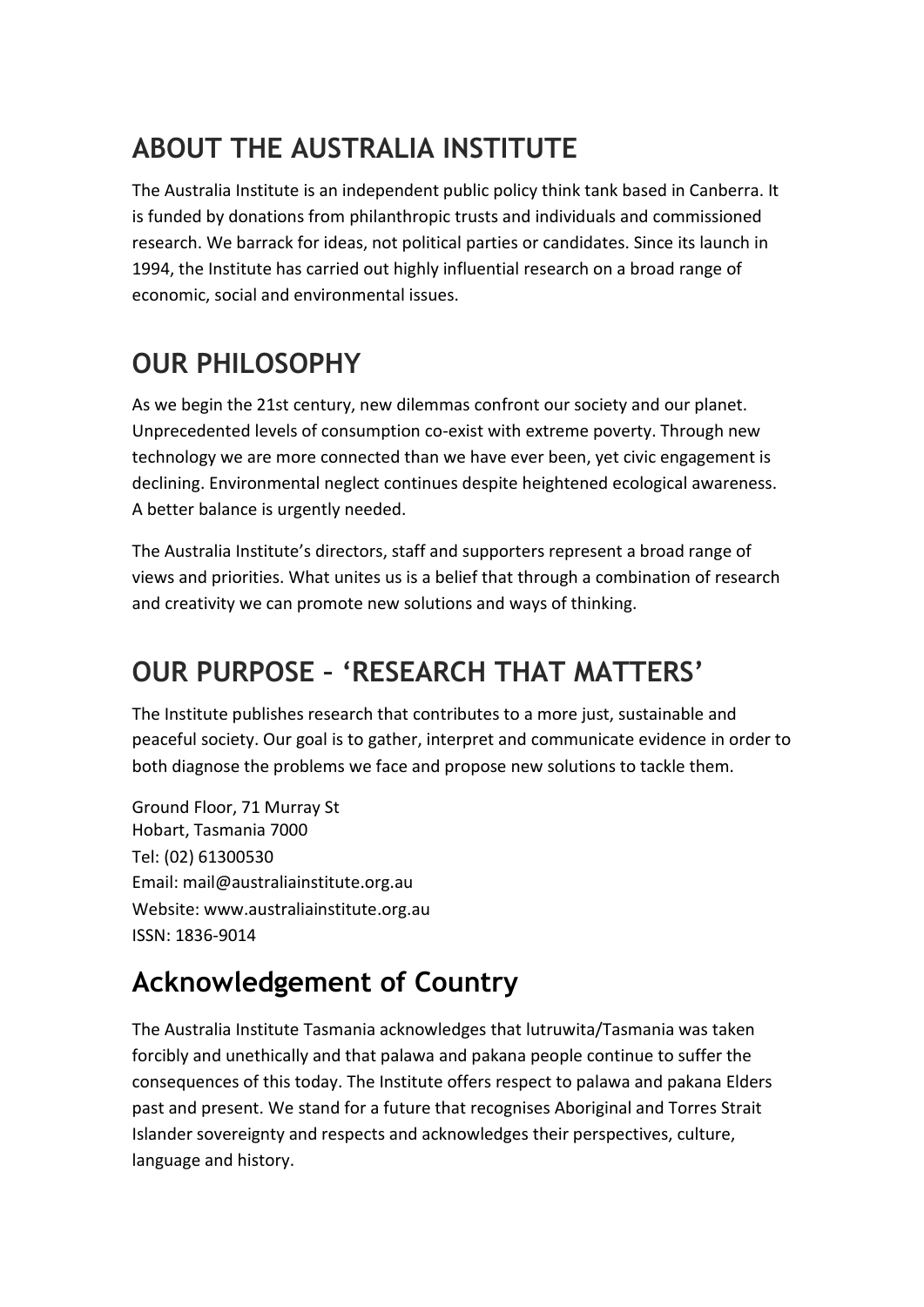## **Contents**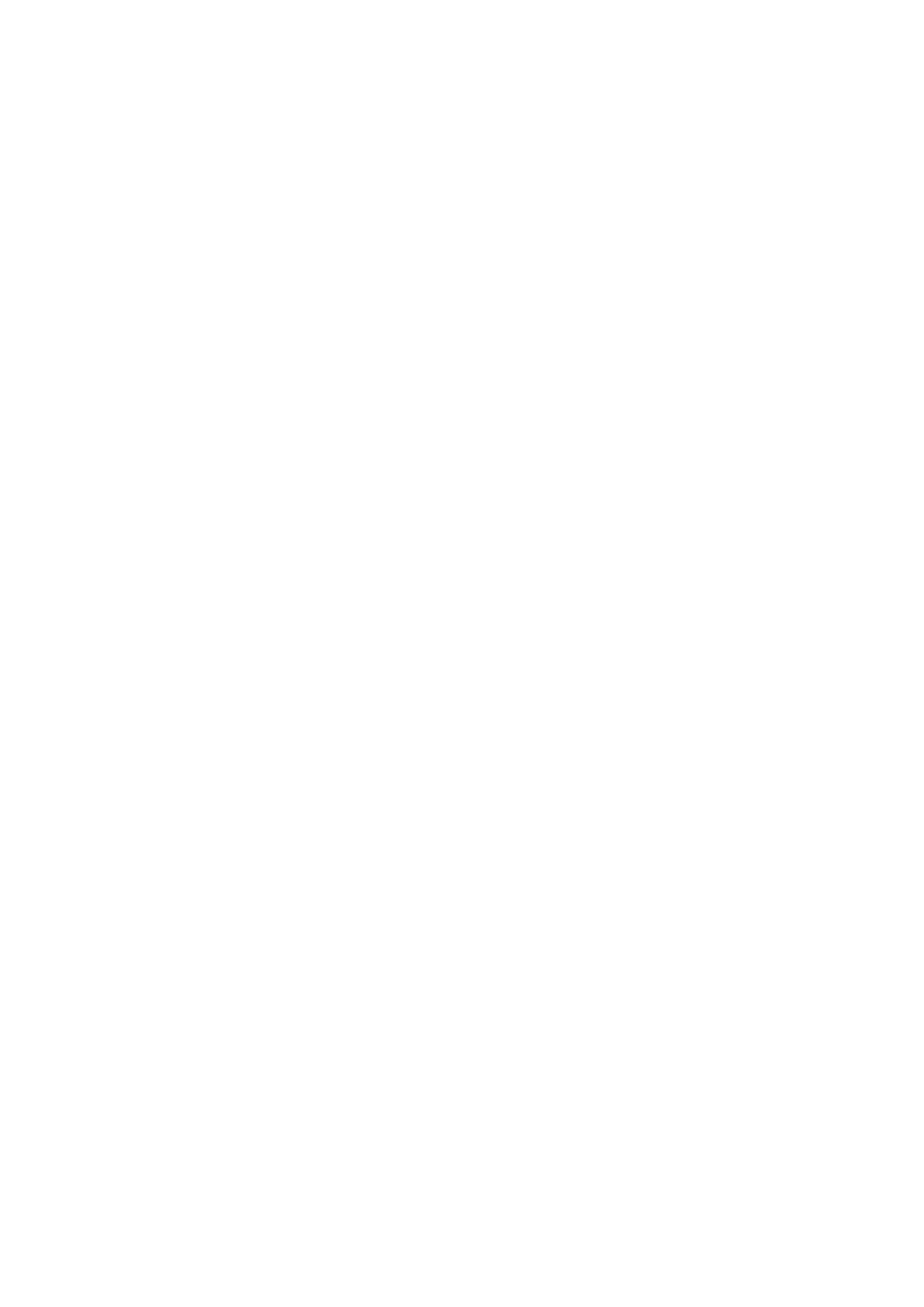# <span id="page-4-0"></span>**Summary**

Since 2014, the Tasmanian Government has waged an attack on the right of citizens to participate in their democracy through protest.

The *Workplaces (Protection from Protestors) Act 2014* made it an offence to hinder or obstruct the carrying out of a business activity on a business premises or business access area. It gave broad powers to police to ask a protestor to leave the area and imposed large fines for not doing so. These prohibitions were found by the High Court in *Brown v Tasmania*  to pose too great a burden on the implied right to political communication.

In 2019, the Tasmanian Government resurrected the partially invalid legislation in the *Workplaces (Protection from Protestors) Bill 2019*, with a few alterations. However, this Bill was voted down by the Legislative Council in 2021. The Tasmanian Government released its third attempt of the legislation in late 2021. Like previous iterations, it was widely opposed by various groups for seeking to enact broad powers of arrest and harsh penalties for protest.

Now, in proposing the *Police Offences Amendment (Workplace Protection) Bill* 2022 (Workplace Bill 2022), the Tasmanian Government continues with its anti-protest project.

The Workplace Bill 2022 extends the offence of public annoyance to include unreasonably obstructing the use of a street, with increased penalties. It also creates three types of aggravated trespass: trespass which obstructs a business activity; trespass which risks the safety of a person; and trespass which obstructs a business activity by a corporate body.

The Workplace Bill 2022 sets disproportionate penalties for the offences of public annoyance and aggravated trespass. It increases the penalties for public annoyance more than threefold. It doubles the current penalty for trespass where a person obstructs a business activity, putting the penalty for trespass at the same level as offences including loitering near children, possession of an implement with intent to commit a crime, and aggravated assault. It triples the penalty from the current amount for trespass where a person's trespass causes risk to the safety of a person. A person would receive similar penalty for obstructing a crime scene. From simple trespass, the penalty increases fivefold where the person has caused risk to the safety of another person while trespassing, and they have committed this offence previously. This carries a greater penalty than drugging another person, assaulting a police officer, and setting fire to a property.

Where a corporation obstructs a business, it increases the penalty from simple trespass by 24 times. No other penalty units in the *Police Offences Act 1935* are set so high. In fact, at 600 penalty units, it is four times higher than the current highest penalty unit in that *Act.*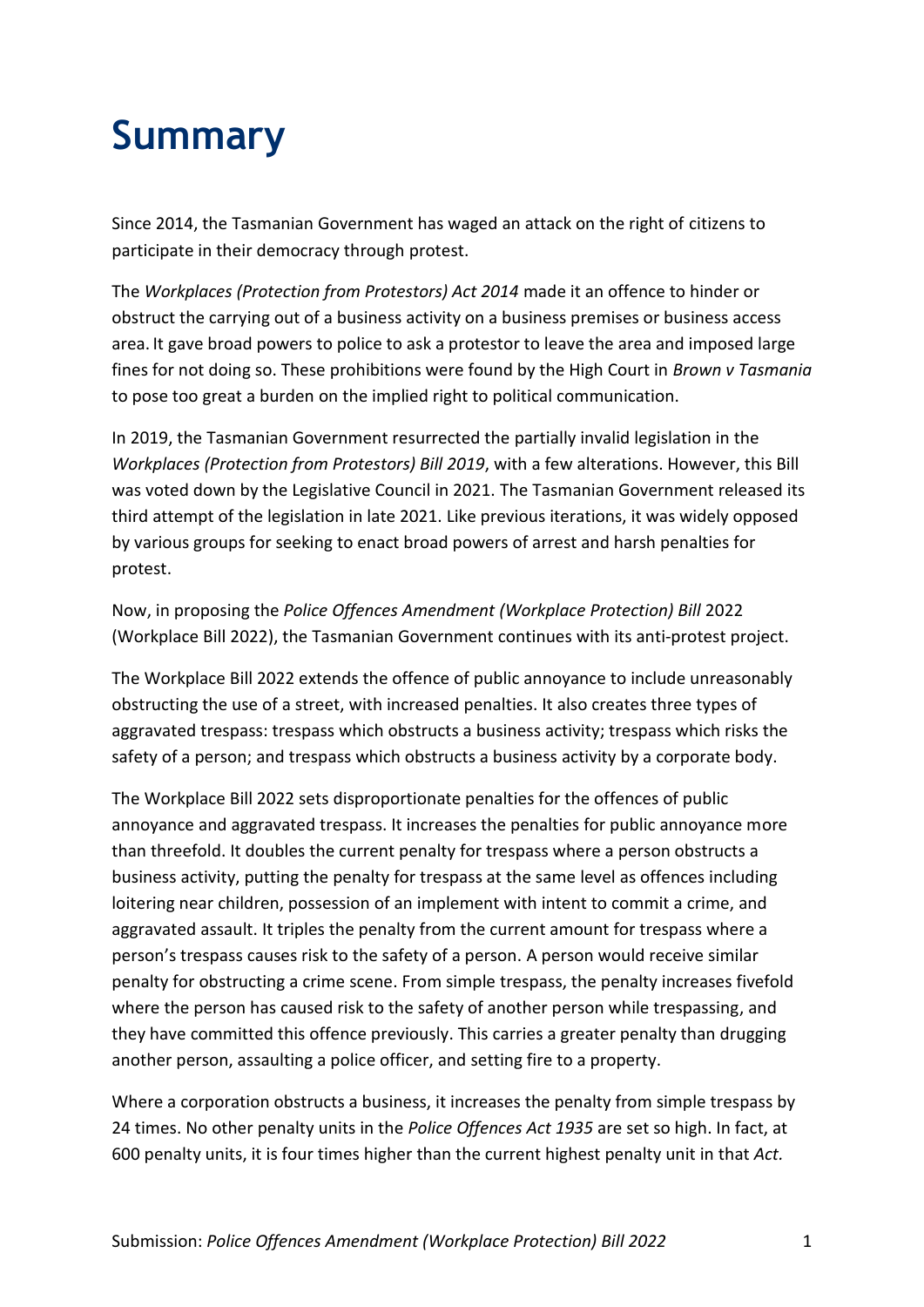The current highest offence is 150 penalty units, applied when a convicted offender habitually consorts with another convicted offender after being warned not to.

The Workplace Bill 2022 contains nebulous wording which will make it difficult for the public to comply with the legislation, and for police officers to enforce it. In the new type of public annoyance, the phrases "unreasonably" and "obstructing the use of any street" mean that police will have broad discretion to arrest protestors for conduct as innocuous as holding up a placard at the Salamanca Market. In creating a new aggravated type of trespass, the word "indirectly" means that protestors could be held responsible for a broad array of conduct which has caused a risk to another's safety, no matter how remote.

The Workplace Bill 2022 is unnecessary, as several offences already exist and are commonly used in order to protect businesses' ability to continue work in spite of protest action. The current offences of trespass, public annoyance, common nuisance, tampering with vehicles and the "move on" direction already cover the conduct which the Workplaces Bill 2022 seeks to make an offence.

The right to protest has been supported in Australia, through the recognition of the implied right to political communication in the *Australian Constitution* upheld by the High Court in *Brown v Tasmania*; by the federal government in signing and ratifying the United Nations *International Covenant on Civil and Political Rights,* which guarantees the rights of assembly, expression and association; and state and territory governments in Victoria, the Australian Capital Territory and Queensland who have enacted rights charters. lutruwita/Tasmania has a long history of protest, through which citizens' have influenced their democracy on issues such as the Franklin River, the Vietnam War, LGBTQI+ discrimination and climate change.

Yet the Tasmanian Government is continuing to seek to restrict the rights of citizens to protest through the Workplaces Bill 2022, subjecting them to broad powers of arrest and harsh penalties. The history of this Bill, as well as its continued broad application, leaves questions as to whether it will continue to breach the implied freedom of political communication. We recommend that the Bill be scrapped, and the Tasmanian Government instead respect Tasmanians' democratic right to protest.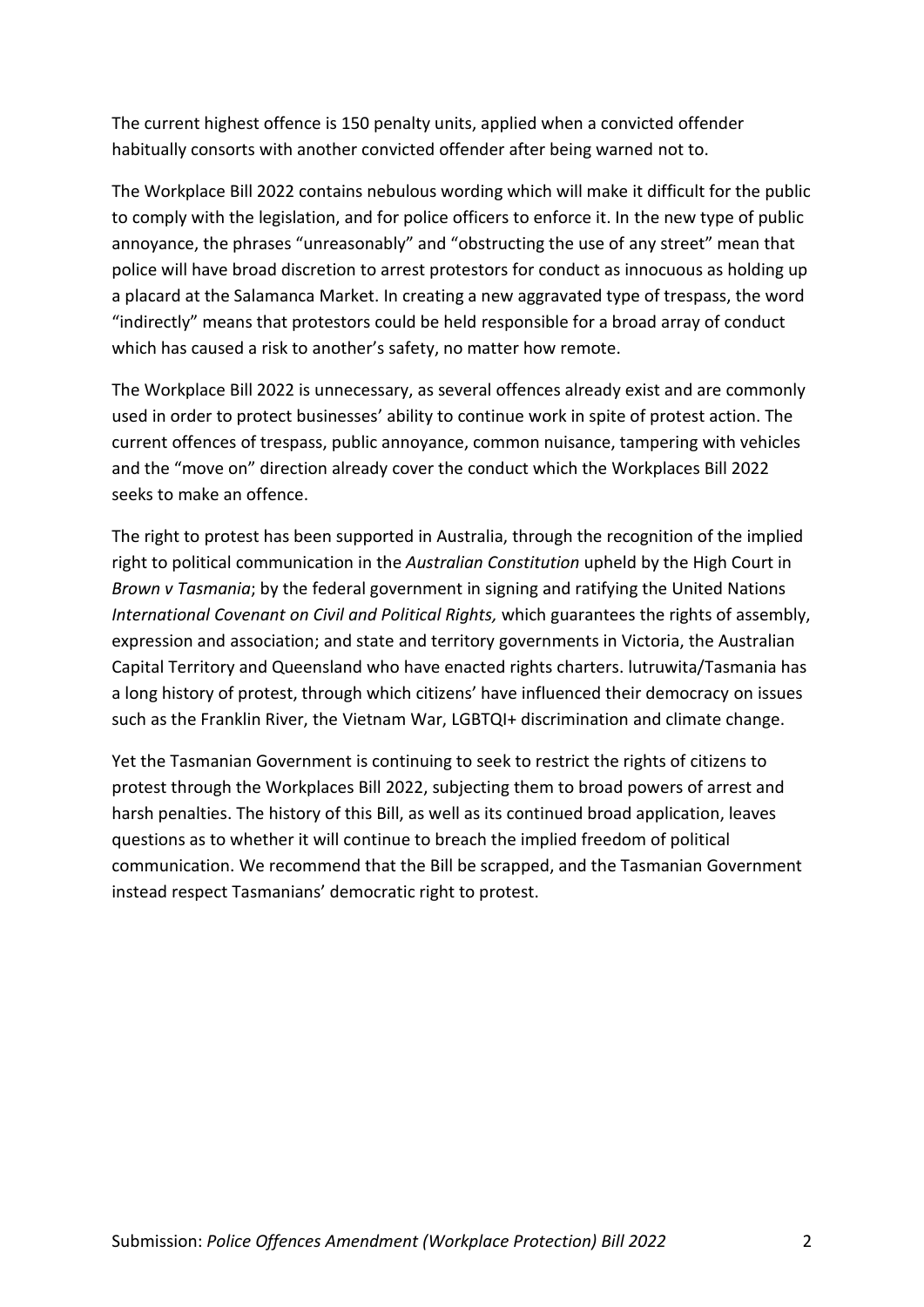## <span id="page-6-0"></span>**Introduction**

We welcome the opportunity to make a submission on the *Police Offences Amendment (Workplace Protection) Bill 2022* (Workplace Bill 2022).

Protest is a fundamental way in which citizens can participate in their democracy. Tasmanians have a proud history of this, having protested on issues such as Franklin River, the Vietnam War, LGBTQI+ discrimination and climate change. Across Australia and the world, citizens' right to protest is recognised and protected. Yet, since 2014, the Tasmanian Government has sought to legislate new offences which target protestors with harsh penalties and broad powers.

The Tasmanian Government's first attempt at this legislation – the *Workplaces (Protection from Protestors) Act 2014* (Workplaces Act 2014) – aimed to deter people from engaging in protest which impeded business activities.<sup>1</sup> The legislation stipulated that a protestor could not do an act in a business premises or business access area if it hindered or obstructed the carrying out of a business activity.<sup>2</sup> If they did so, a police officer could direct them to leave the area, requiring them to stay away for up to three months.<sup>3</sup> If they remained in the area, or returned, it was an offence punishable by a fine of up to \$10,000 for an individual and \$100,000 for a body corporate.<sup>4</sup>

In the High Court decision *Brown v Tasmania*, a majority found that the prohibitions in Workplaces Act 2014 were invalid, in relation to forestry land or business access areas of forestry land.<sup>5</sup> This was because the provisions of the Workplaces Act 2014 operated more widely than what their purpose of protecting business activities required, impermissibly burdening the implied freedom of political communication. This means that, while the legislation still exists, a number of its operative provisions cannot be used. The only operative provisions that remain valid are section 7, prohibiting protestors from causing or threatening damage or risk to safety, and section 9, which prohibits the removal of obstructions.

The Tasmanian Government resurrected the Workplaces Act 2014 with the *Workplaces (Protection from Protestors) Bill 2019* (Workplaces Bill 2019), which similarly aimed to restrict the ability of citizens to protest in order to protect the ability of businesses to continue work.<sup>6</sup> The Workplaces Bill 2019 prohibited the intention to impede the carrying

<sup>1</sup> *Workplaces (Protection from Protestors) Act 2014*, long title

 $2$  Ibid ss 6(1), (2) and (3)

 $3$  lbid ss 8(1), 11(1) and (2)

 $4$  Ibid ss 6(4) and 8(1)

<sup>5</sup> *Brown v Tasmania* (2017) 261 CLR 328, p 330

<sup>6</sup> *Workplaces (Protection from Protestors) Amendment Bill 2019*, long title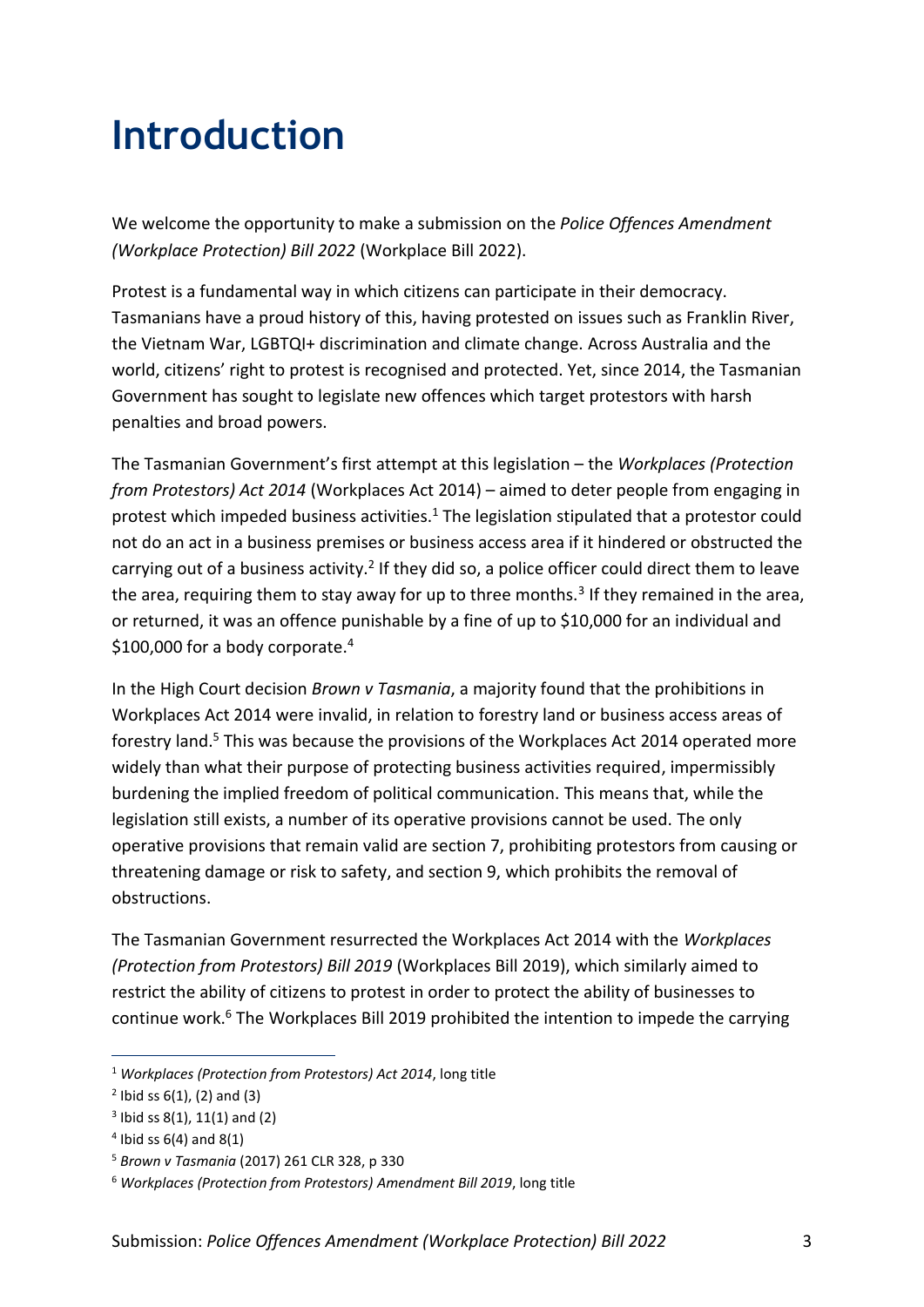out of a business activity on business premises or public thoroughfare.<sup>7</sup> It also retained the offence of intending to carry out an act on a business vehicle which impeded business activity.<sup>8</sup> The penalties for these offences remained similarly harsh. Further, if a person threatened to impede a business activity, they could be fined up to \$5,000.<sup>9</sup>

The Workplaces Bill 2019 was widely criticised for bringing in unnecessary and harsh offences for protestors, and for not addressing the reasons given by the High Court for why the last iteration of the legislation was invalid.<sup>10</sup> The Tasmanian Aboriginal Centre, the Human Rights Law Centre, Civil Liberties Australia, Greenpeace, the Tasmanian Law Reform Institute, the Tasmanian Greens, and the Bob Brown Foundation were all in opposition to the Workplaces Amendment Bill 2019. Whilst the Workplaces Bill 2019 passed the Tasmanian House of Assembly in November of 2019, it was defeated in the Legislative Council in March of 2021.<sup>11</sup>

In 2021, the Tasmanian Government released the *Workplaces (Protection from Protesters) Amendment Bill 2021* (Workplaces Bill 2021) for community consultation. Like previous iterations, the Workplaces Bill 2021 placed restrictions on protest so broad that various commentators predicted it could breach the implied freedom of political communication. In particular, the definitions of business premises and business access area in relation to forestry land were retained, despite the High Court's disapproval of them in *Brown v Tasmania.*<sup>12</sup> It also gave expansive powers to police to arrest protestors in public thoroughfares.<sup>13</sup> Further, the offences created, and their associated penalties, continued to be unnecessary and harsh.<sup>14</sup>

The Workplaces Bill 2021 was opposed by organisations such as the Australia Institute Tasmania, the Human Rights Law Centre, Community Legal Centres Tasmania, TasCOSS, the Australian Lawyers Alliance, Environmental Defenders Office, the Bob Brown Foundation and the Tasmanian Greens.<sup>15</sup>

 $7$  Ibid ss 11(6)(1), (2) and (6)

<sup>8</sup> Ibid s 11(6)(3)

<sup>&</sup>lt;sup>9</sup> Ibid s 11(7)

<sup>10</sup> Haubrick (2021) *Anti-protest workplace bill defeated*, https://www.greenleft.org.au/content/antiprotestworkplace-bill-defeated; Department of Justice (2021) *Workplaces (Protection from Protesters) Amendment Bill 2019 - Have your say*, https://www.justice.tas.gov.au/community-consultation/closedcommunityconsultations2/workplaces-protection-from-protesters-amendment-bill2019

<sup>11</sup> Killick (2021) *MLCs act on advice to vote down proposed anti-protest laws*, https://www.themercury.com.au/news/politics/groups-band-together-in-bid-to-stop-antiprotest-lawsgetting-tick/news-story/643f6f1adc13d9d5edd2bd7be4096e53

<sup>12</sup> *Workplaces (Protection from Protesters) Amendment Bill 2021,* s 7(7)

 $13$  Ibid s 7(8)

 $14$  Ibid ss 7(7) and 7(8)

<sup>15</sup> Read our previous submission here: [https://australiainstitute.org.au/report/submission-workplaces](https://australiainstitute.org.au/report/submission-workplaces-protection-from-protesters-amendment-bill-2021/)[protection-from-protesters-amendment-bill-2021/](https://australiainstitute.org.au/report/submission-workplaces-protection-from-protesters-amendment-bill-2021/)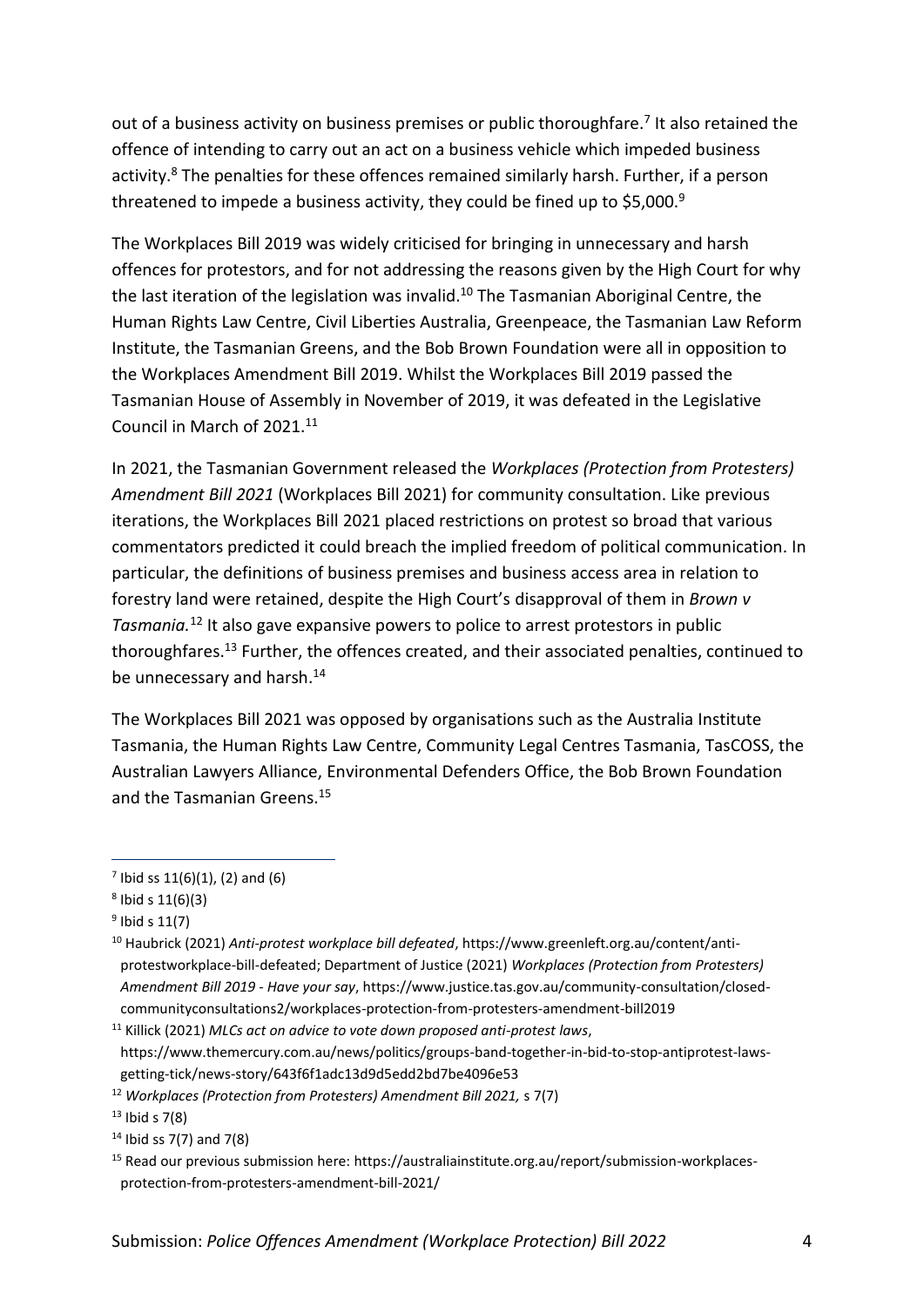The creation of the Workplace Bill 2022 is a tacit admission from the Tasmanian Government that the Workplaces Bill 2021 continued to go too far in punishing protestors. However, now on its fourth attempt, the Tasmanian Government continues with efforts to make the right to peaceful protest illegal. The legislation still seeks to restrict a broad range of protest activities through harsh penalties and expansive police powers.

At the same time, the Tasmanian Government continues to remove and punish protestors who obstruct business activities with offences in existing legislation.<sup>16</sup> These offences, such as trespass, public annoyance and nuisance, have a long history of being used to protect business activities from protest and make the Workplaces Bill 2022 unnecessary. These charges have only been dropped recently because a technical administrative issue relating to the Forest Practices Act 1985 means that all logging in lutruwita/Tasmania has been taking place illegally for more than three decades.<sup>17</sup> When Parliament resumes in May, the Tasmanian Government plan to enact legislation which will fix this issue, and retrospectively validate previous logging activity.

The Australia Institute Tasmania recommends the Tasmanian Government abandon the Workplaces Bill 2022, and instead protect the right of peaceful protestors to participate in their democracy through protest.

<sup>&</sup>lt;sup>16</sup> For example, see: Bob Brown Foundation (2022) Media Release: Protest halts logging - Sustainable Timbers Tasmania urged to get out of Wentworth Hills, https://www.bobbrown.org.au/mr\_15032022

<sup>17</sup> Murray (2022) *Tasmanian government accused of attempting to 'retrospectively' change law to 'legalise' logging*, https://www.abc.net.au/news/2022-04-07/tasmania-forestry-law-retrospectivechange/100972112#:~:text=Call%20for%20logging%20to%20be%20'immediately%20halted'&text=%22This% 20is%20the%20revelation%20that,state%20to%20be%20immediately%20halted.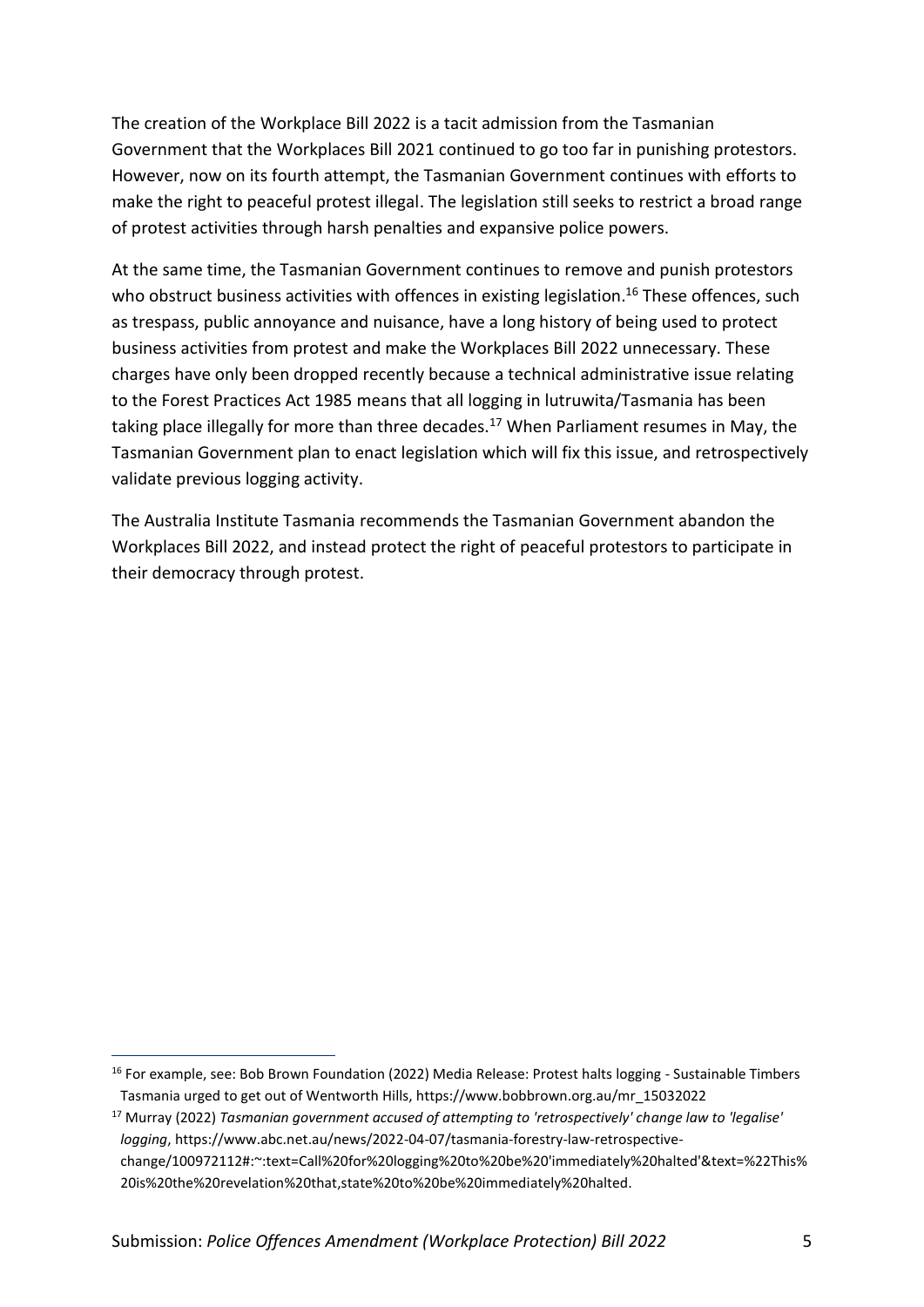## <span id="page-9-0"></span>**Another attack on protest**

The Australia Institute Tasmania commends the Tasmanian Government for repealing the partially unconstitutional *Workplaces Act 2014* in the Workplace Bill 2022. However, this is the only good thing that can be said about the Bill.

The Workplace Bill 2022 seeks to amend the *Police Offences Act 1935*: section 13 regarding public annoyance, and section 14B detailing unlawful entry onto land (commonly known as trespass).

The Workplace Bill 2022 substitutes the word "nuisance" as an example of public annoyance, for "unreasonably obstructing the use of any street".<sup>18</sup> It also increases the penalties for public annoyance from 3 penalty units (\$519) to 10 penalty units (\$1,730).<sup>19</sup>

In relation to trespass, the existing legislation specifies that it is an offence to "enter into or remain on" property.<sup>20</sup> The Workplace Bill 2022 extends this, making it an offence to "enter into or onto, move onto, or remain in or on (including, but not limited to, by becoming attached to) property".<sup>21</sup>

The current penalty for trespass is 25 units (\$4,325) or 6 months imprisonment.<sup>22</sup> The penalty increases to 50 units (\$8,650) or 12 months imprisonment for trespass in relation to a dwelling.<sup>23</sup> The Workplace Bill 2022 creates an additional aggravated penalty in three circumstances:

- 1. Where the person trespasses while obstructing a business activity or undertaking, or they took an action which causes a business or undertaking to be obstructed.<sup>24</sup> When this occurs, the person is liable for a penalty of 50 units (\$8,650) or imprisonment for up to 12 months.<sup>25</sup>
- 2. Where a person by or while committing trespass caused, indirectly or directly, (or took an action which causes) a serious risk to the safety of themselves or another person. <sup>26</sup> In this circumstance, the person is liable for a penalty of up to 75 units

<sup>18</sup> *Police Offences Amendment (Workplace Protection) Bill 2022* s 4(b)(ea)

 $19$  Ibid s 4(c)(a)

<sup>20</sup> *Police Offences Act 1935* (Tas) s 14B(1)

<sup>21</sup> Police Offences Amendment (Workplace Protection) Bill 2022 s 5(a)

 $22$  Police Offences Act 1935 (Tas) s 14B(2)(a)

<sup>23</sup> Ibid s 14B(2)(b); Tasmanian Government Department of Justice (2021) *Value of Indexed Amounts in*  Legislation, https://www.justice.tas.gov.au/about/legislation/value\_of\_indexed\_units\_in\_legislation

<sup>&</sup>lt;sup>24</sup> Police Offences Amendment (Workplace Protection) Bill 2022 ss (f)(2AA)(a) and (b)

<sup>25</sup> Ibid; Tasmanian Government Department of Justice (2021) *Value of Indexed Amounts in Legislation*, [https://www.justice.tas.gov.au/about/legislation/value\\_of\\_indexed\\_units\\_in\\_legislation](https://www.justice.tas.gov.au/about/legislation/value_of_indexed_units_in_legislation)  $26$  Ibid ss (f)(2AB)(a) and (b)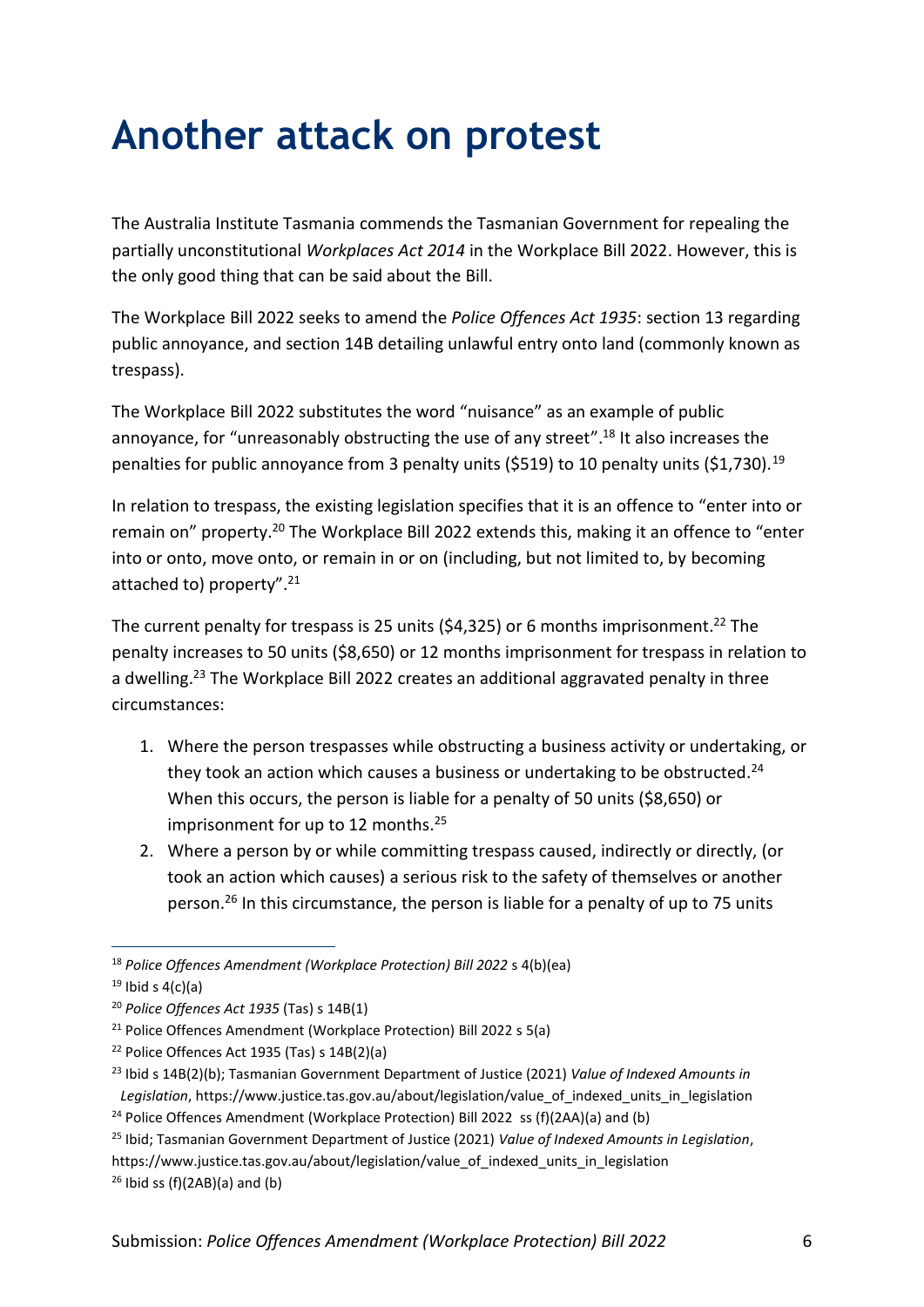( $$12,975$ ) or 18 months imprisonment.<sup>27</sup> Where the person has committed the offence before, they are liable for a fine of up to 125 penalty units (\$21,625) or 30 months imprisonment.<sup>28</sup> This offence seeks to replace the remaining section 7 in the Workplaces Act 2014.

3. Where a body corporate commits trespass, and obstructs a business or undertaking while doing so, or takes an action which does so, they are liable for a penalty of up to 600 penalty units (\$103,800).<sup>29</sup>

The Workplace Bill 2022 also clarifies that, unless a person on a mineral tenement has the consent of the person in charge of that land, they are trespassing.<sup>30</sup>

#### <span id="page-10-0"></span>**DISPROPORTIONATE PENALTIES**

The Workplace Bill 2022 sets disproportionate penalties for the offences of public annoyance and aggravated trespass.

First, it increases the penalties for public annoyance more than threefold.

Second, it doubles the current penalty units for trespass to 50 where a person obstructs a business activity. This sets the penalty at the same level as offences including loitering near children, $31$  possessing an implement with intent to commit a crime, $32$  and aggravated assault. $33$ 

Third, it triples the penalty units to 75 from the current amount for trespass where a person's trespass causes risk to safety. The only similar penalty in the *Police Offences Act*  1935 is 80 penalty units, for obstructing a crime scene.<sup>34</sup>

Fourth, from simple trespass, the penalty units increase fivefold to 125 where the person is for repeat offender of causing a risk to safety while trespassing. The only offence in the *Police Offences Act 1935* which sets a higher penalty in terms of units is where a convicted offender habitually consorts with another convicted offender after being warned – at 150 penalty units.<sup>35</sup> Offences in the *Police Offences Act 1935* that carry a similar penalty of 100

<sup>27</sup> Ibid s (f)(2AB)(c); Tasmanian Government Department of Justice (2021) *Value of Indexed Amounts in*  Legislation, https://www.justice.tas.gov.au/about/legislation/value\_of\_indexed\_units\_in\_legislation

 $28$  Ibid s (f)(2AB)(d)

 $29$  Ibid ss (f)(2AC)(a) and (b)

 $30$  Ibid s 5(i)(7)

<sup>31</sup> *Police Offences Act 1935* (Tas) ss 7A(1) and (2)

 $32$  Ibid ss 7B(1) and (b)

*<sup>33</sup>* Ibid s 35

 $34$  Ibid ss  $63A(1)$  and (2)

 $35$  Ibid s 20C(1)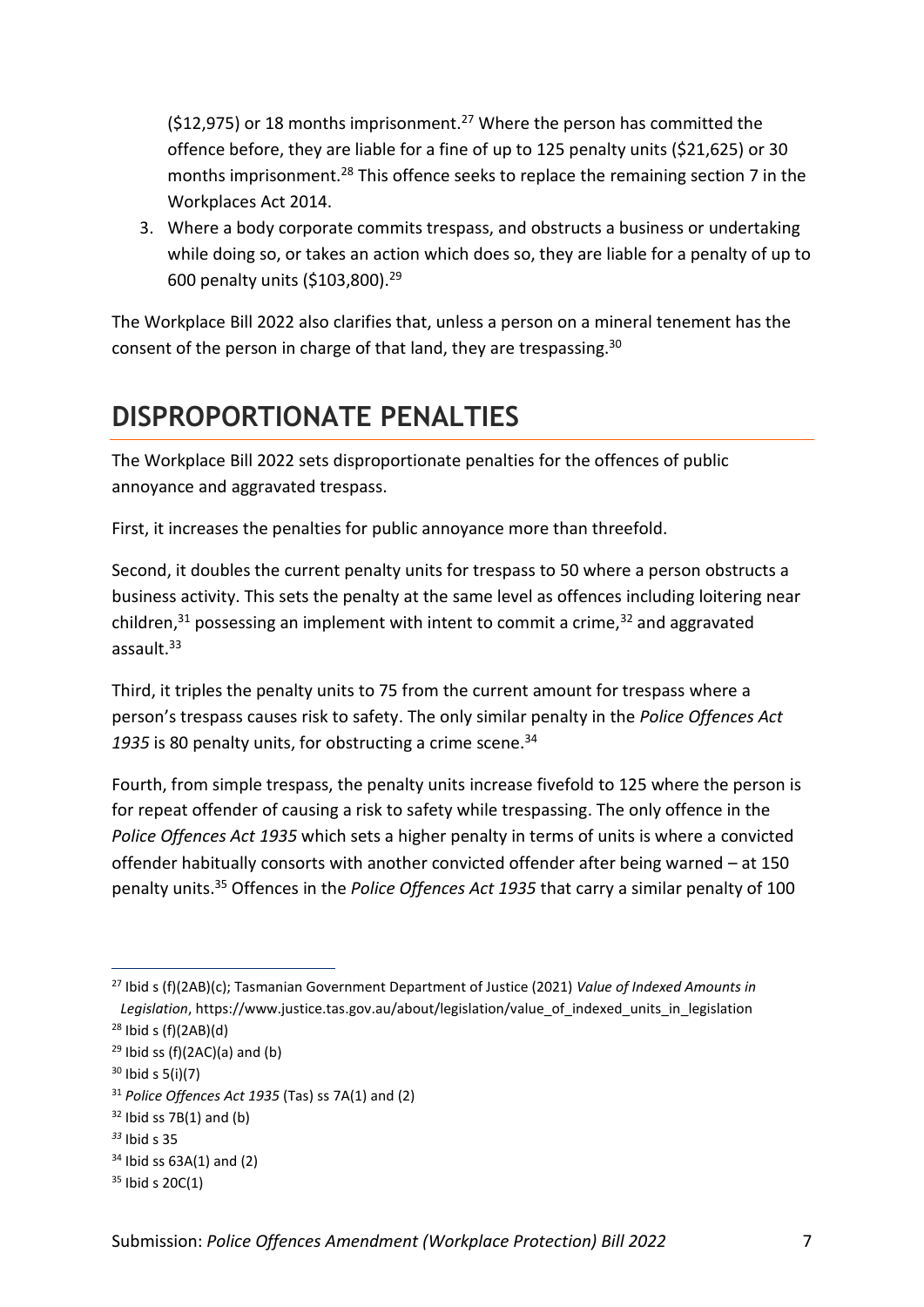penalty units include drugging another person,<sup>36</sup> assaulting a police officer,<sup>37</sup> and setting fire to a property.<sup>38</sup>

Fifth, where a corporation obstructs a business, it increases the penalty units from simple trespass by 24 times. No other penalty units in the *Police Offences Act 1935* are set so high. In fact, at 600 penalty units, it is four times higher than the current highest penalty unit in the *Police Offences Act 1935* issued for consorting.

The Workplaces Bill 2022 sends a clear message through its strict penalties for public annoyance and trespass that obstructing a business activity is amongst the worse offences. In doing so, it sets disproportionate penalties for protestors who obstruct business, clearly seeking to dissuade them from exercising their democratic right.

### <span id="page-11-0"></span>**NEBULOUS WORDING**

The Workplace Bill 2022 contains nebulous wording which will make it difficult for the public to comply with the legislation, and for police officers to enforce it.

The Workplace Bill 2022 substitutes the word nuisance as an example of public annoyance, for "unreasonably obstructing the use of any street". <sup>39</sup> The *Police Offences Act 1935* considers that a street "extends to and includes any road, square, court, passage, alley, thoroughfare, or public way or footway, any place of public resort, and any avenue leading thereto".<sup>40</sup>

This results in the offense covering a worryingly broad range of activities. It could extend to a person holding a placard at the Salamanca Market, handing out pamphlets outside a café, asking for a petition to be signed in a public park or filming on a public road.

Further, by stipulating that a person must not "unreasonably" obstruct a public street, it allows police officers broad discretion in what is a reasonable activity.<sup>41</sup>

Similarly, in relation to trespass, the scope of what it might mean to "indirectly" cause a serious risk to the safety of another person is potentially large.<sup>42</sup> It means that protestors could be responsible for people who they have no direct contact with, and do not directly affect.

 $36$  Ibid s 21A

 $37$  Ibid ss  $34B(1)(a)$  and  $(1A)$ 

<sup>38</sup> Ibid s 37AA(1)

<sup>39</sup> *Police Offences Amendment (Workplace Protection) Bill 2022* s 4(b)(ea)

 $40$  Ibid s 3(1)

 $41$  Ibid

 $42$  Ibid ss (f)(2AB)(a) and (b)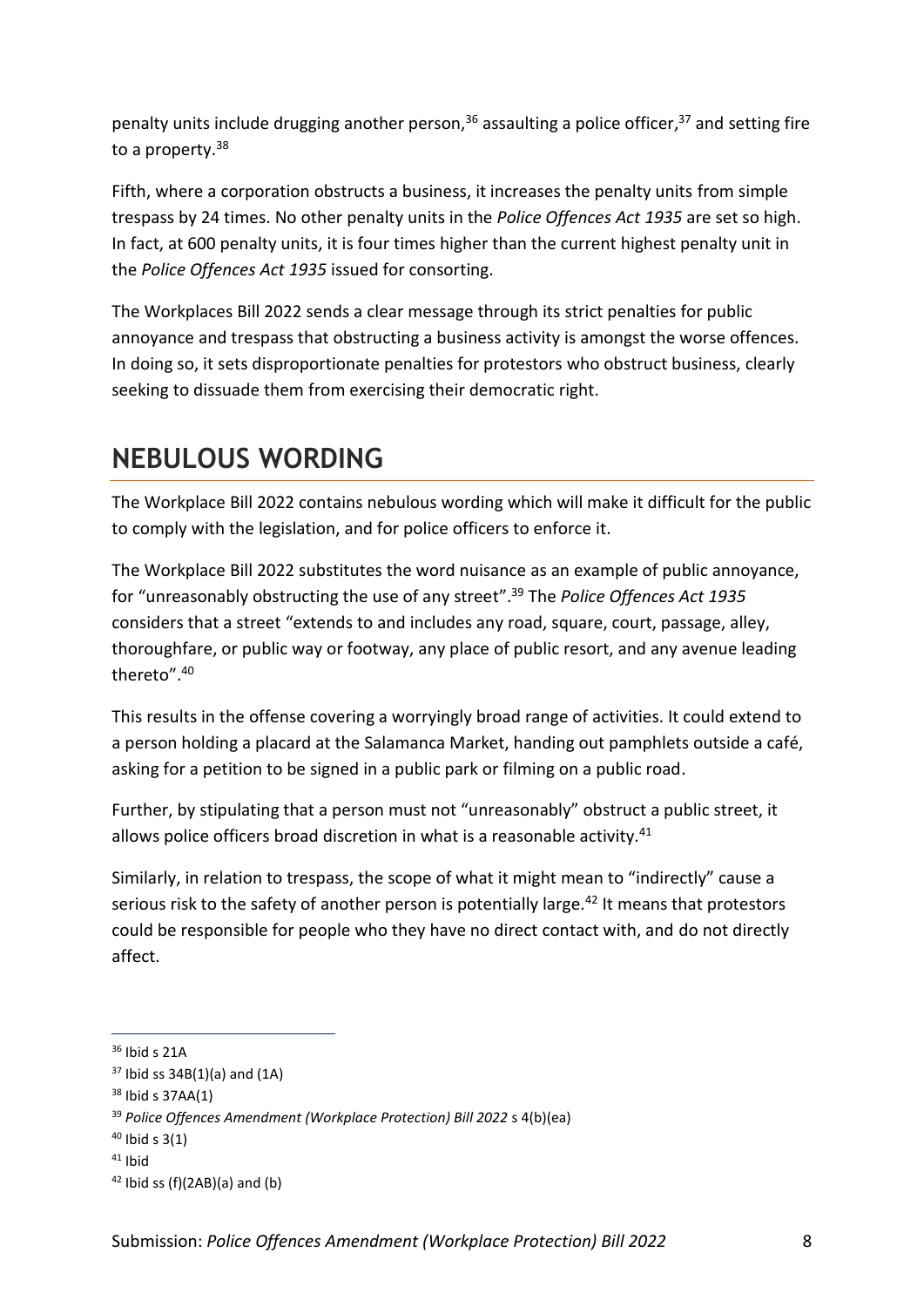The broad application of this legislation means that questions as to whether it will breach the implied freedom of political communication remain unanswered.

#### <span id="page-12-0"></span>**EXISTING OFFENCES PROTECT BUSINESSESES**

Like previous iterations, the Workplace Bill 2022 is unnecessary, as several offences already exist and are commonly used in order to protect businesses and their ability to continue work in spite of protest action.<sup>43</sup> The *Police Offences Act 1935* and *Criminal Code Act 1924* contain several offences that can be used separately, or together, to remove protestors who threaten business activities. These offences are regularly used for such a purpose.<sup>44</sup>

The offence of trespass already exists to criminalise entering onto or remaining on land without the consent of the owner without a reasonable or lawful excuse.<sup>45</sup> It already sets adequate penalties of 25 units (\$4,325) or 6 months imprisonment,  $46$  or 50 units (\$8,650) or 12 months imprisonment for trespass in relation to a dwelling. $47$ 

Further, the offence of public annoyance already adequately penalises behaviour which is riotous, offensive, disorderly, insulting, annoying, a nuisance or disturbs the peace.<sup>48</sup> The punishment attached of 3 penalty units (\$519) is adequate for this offence.<sup>49</sup>

The crime of creating a common nuisance is very similar to the new offence which the Workplace Bill 2022 seeks to bring in, of causing a serious risk to themselves or another person whilst trespassing.<sup>50</sup> Under common nuisance, a person who endangers the lives, safety or health of the public, or causes injury to a person is guilty of a crime.<sup>51</sup> This offence makes it unnecessary to include the new provision.

<sup>43</sup> For examples of how the previous iterations have been unnecessary see: Environmental Defenders Office (2021) *Submission on the* Workplaces (Protection from Protesters) Amendment Bill 2021 *(Tas)*, https://www.edo.org.au/publication/submission-on-the-workplaces-protection-from-protestersamendment-bill-2021-tas/ p 7; TasCOSS (2021) *Workplaces (Protection from Protesters) Amendment Bill*  2019[, https://tascoss.org.au/new-submission-to-the-tascoss-vault-6/](https://tascoss.org.au/new-submission-to-the-tascoss-vault-6/) p 4

<sup>44</sup> For example, see: Bob Brown Foundation (2022) *Media Release: Protest halts logging - Sustainable Timbers Tasmania urged to get out of Wentworth Hills*, https://www.bobbrown.org.au/mr\_15032022

<sup>45</sup> *Police Offences Act 1935* (Tas), s 14B(1)

 $46$  Ibid s  $14B(2)(a)$ 

<sup>47</sup> Ibid s 14B(2)(b); Tasmanian Government Department of Justice (2021) *Value of Indexed Amounts in Legislation*, https://www.justice.tas.gov.au/about/legislation/value\_of\_indexed\_units\_in\_legislation  $48$  Ibid s 13(1)

<sup>49</sup> Ibid; Tasmanian Government Department of Justice (2021) *Value of Indexed Amounts in Legislation*, *https://www.justice.tas.gov.au/about/legislation/value\_of\_indexed\_units\_in\_legislation*

<sup>50</sup> *Criminal Code Act 1924* (Tas) s 141(1)

 $51$  Ibid.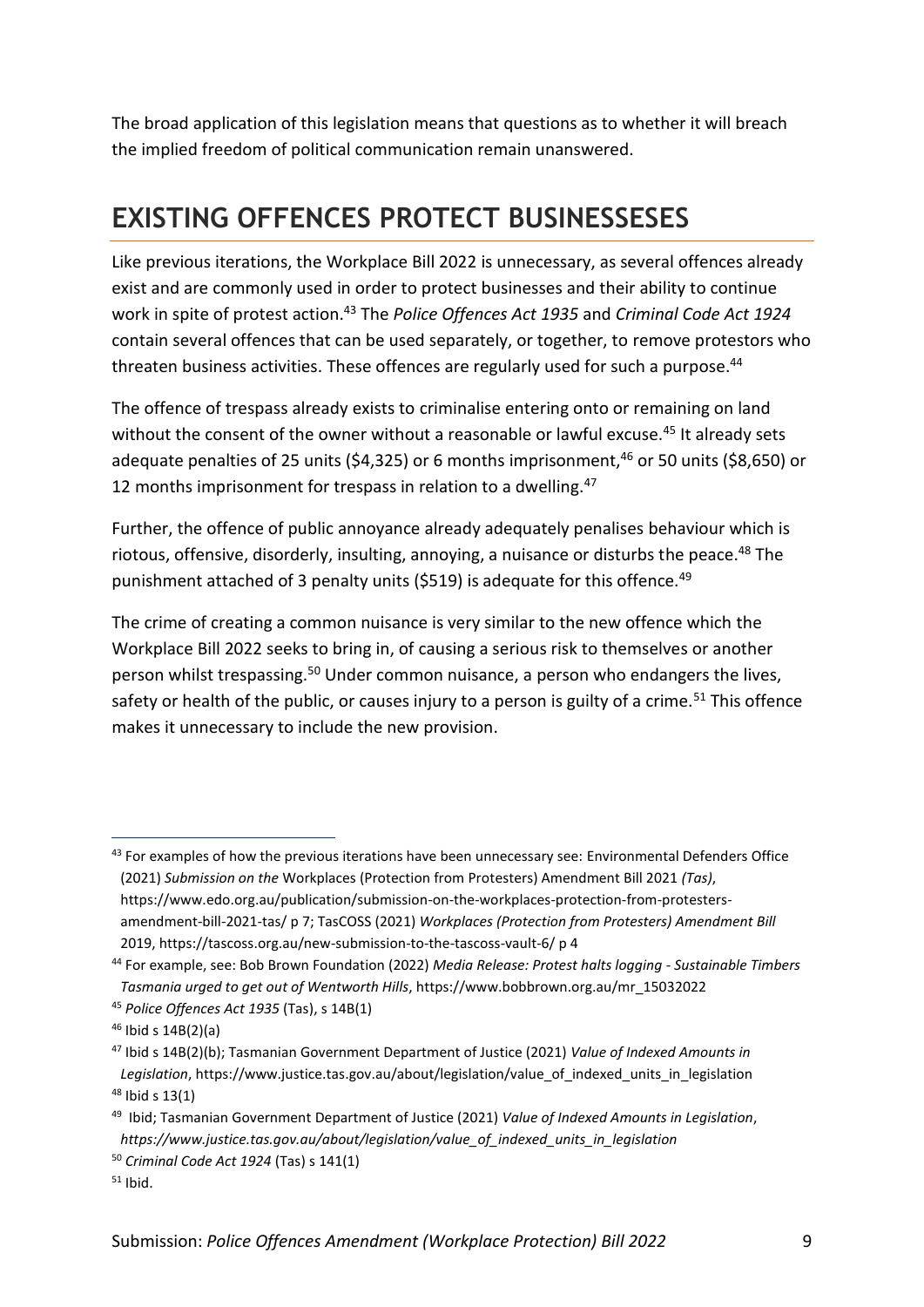The broad application of this legislation means that questions as to whether it will breach the implied freedom of political communication remain unanswered.

Another tool in polices' arsenal against protestors is the offence of tampering with vehicles. This stipulates that a person cannot interfere or tamper with a motor vehicle, or they will be liable for a  $$3,460$  fine.<sup>52</sup>

Further, a police officer can direct a protestor in a public place to move on if they believe on reasonable grounds that that person has, is or is likely to commit an offence, obstruct the flow of pedestrians or vehicles, endanger the safety of another person or commit a breach of the peace.<sup>53</sup> If a person does not comply with this direction, they can be fined up to \$346.36. This power is often used to remove protestors from an area.<sup>54</sup>

These offences allow protestors to be cleared from an area quickly and with appropriate penalty, allowing businesses to continue their work – meaning that there is no need for changes to the current offences and additional harsh penalties.

### <span id="page-13-0"></span>**CONTRAVENES CITIZENS' RIGHT TO PROTEST**

Despite not directly stating that protestors are the target of the Workplace Bill 2022 in name, aim or wording (like some previous iterations), this Bill still has the effect of restricting citizens' right to peaceful protest. This is despite the recognition of citizens' right to peaceful protest in Australian and international law.

The High Court has determined that the *Australian Constitution*, in creating a government that is representative of, and responsible to, the people, it implies that people's freedom to communicate about politics is necessary to ensure the proper functioning of that government (this is referred to as the implied freedom of political communication). 55 Therefore, the importance of peaceful protest where it allows the expression of political opinion about Australia's democracy is recognised and protected under Australia's highest form of law.

According to the High Court, where a piece of legislation impinges on people's freedom to communicate about political issues to a greater extent than is necessary in order to achieve the purpose of the legislation, it can be deemed invalid. This occurred with the first iteration

<sup>54</sup> Tasmanian Government Department of Justice (2021) *Value of Indexed Amounts in Legislatio*n,

<sup>52</sup> *Police Offences Act 1935* (Tas) s 37I; Tasmanian Government Department of Justice (2021) *Value of Indexed Amounts in Legislation,*

https://www.justice.tas.gov.au/about/legislation/value\_of\_indexed\_units\_in\_legislation <sup>53</sup> Ibid s 15B.

https://www.justice.tas.gov.au/about/legislation/value\_of\_indexed\_units\_in\_legislation

<sup>55</sup> *Australian Capital Television Pty Ltd v Commonwealth* (1992) 177 CLR 106; *Nationwide News Pty Ltd v Wills* (1992) 177 CLR 1; *Lange v Australian Broadcasting Corporation* (1992) 177 CLR 106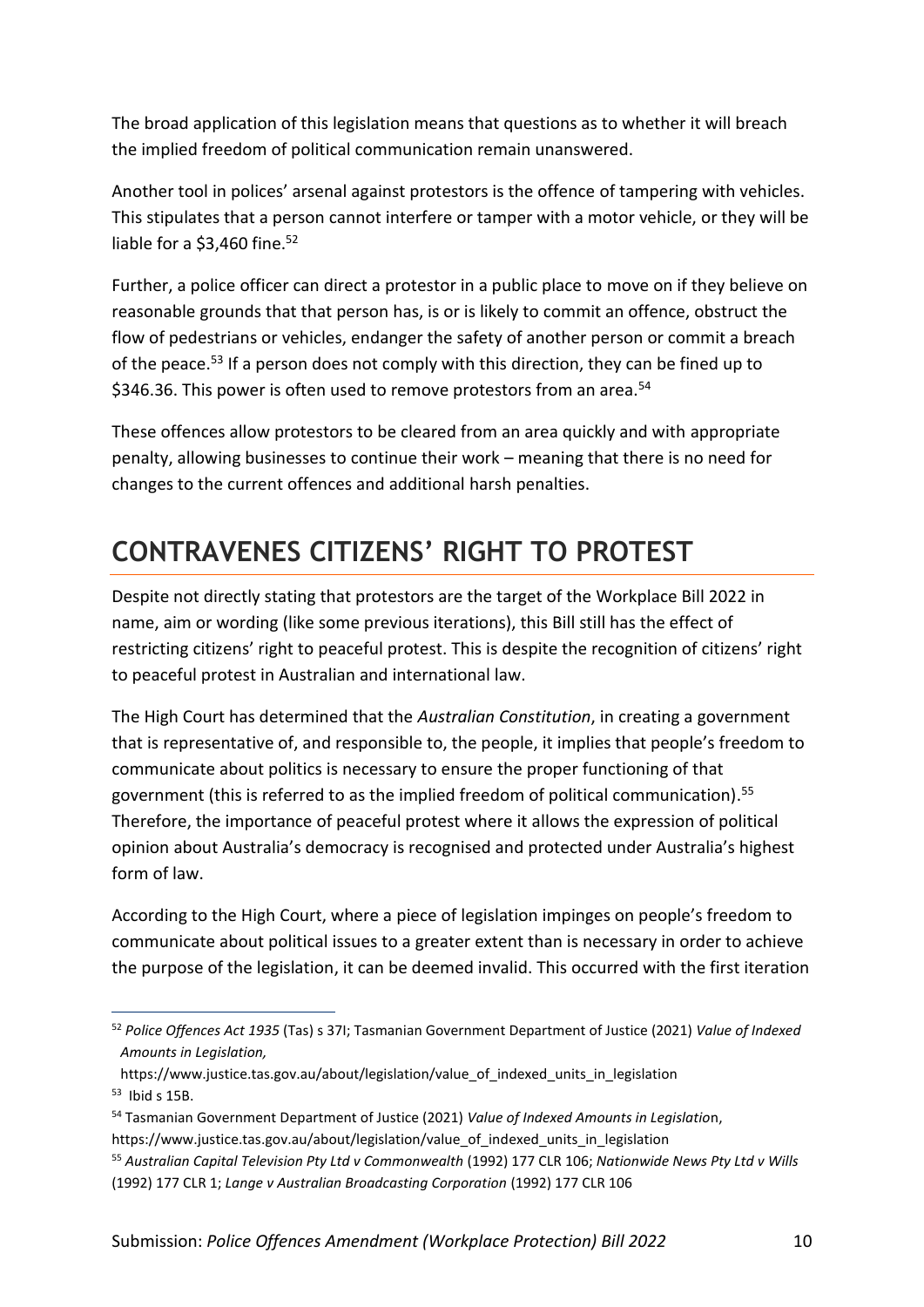of this legislation – the Workplaces Act 2014 – where people were restricted from communicating about political issues in more places more than the purpose of the legislation – to protect business activities – required. <sup>56</sup> This was due to the nebulous nature of forestry land, which meant that people could not protest in or near any forest – even those where business activities were not currently occurring.<sup>57</sup> It was argued by various commentators that the second and third iterations of this legislation would continue to breach the implied freedom of political communication, given the retention of the wording around forestry land, and extension of the legislation to public thoroughfares. <sup>58</sup> Given the history of the legislation, and its continued attack on protestors in public places, the question of whether this latest version will avoid this hangs over the Workplace Bill 2022.

The Australian Government has shown its support for citizen's rights to protest, by signing and ratifying the UN International Covenant on Civil and Political Rights (ICCPR), which secures the rights of freedom of expression, association and assembly (Articles 19 and 22, inter alia).<sup>59</sup> If Australian states and territories do not uphold these rights it can create significant international pressure on the Australian Government.

The Workplaces Act 2014 attracted harsh criticism from UN Special Rapporteurs for disproportionately restricting peaceful assembly and expression.<sup>60</sup> The Workplaces Bill 2022 flies in the face of Australia's international commitments by heavily restricting protest in lutruwita/Tasmania, and harshly punishing those who do. It will likely attract the continued condemnation from the international community.

Across Australia, other jurisdictions such as Victoria, the Australian Capital Territory and Queensland have all recognised the importance of the right to expression, association and assembly, enacting legislation to protect them.<sup>61</sup> No other Australian jurisdiction has waged such a continued attack on protest as lutruwita/Tasmania.

History shows that protest has been an important way in which Tasmanians have voiced their opinions on political issues and influenced the democratic process. Protests by citizens against the flooding of Lake Pedder, the Vietnam War, the damming of the Franklin River,

communityconsultations2/workplaces-protection-from-protesters-amendment-bill2019

<sup>56</sup> *Brown v Tasmania* (2017) 261 CLR 328

 $57$  Ibid.

<sup>58</sup> See, for example, Department of Justice (2021) *Workplaces (Protection from Protesters) Amendment Bill 2019 - Have your say*, https://www.justice.tas.gov.au/community-consultation/closed-

<sup>59</sup> *International Covenant on Civil and Political Rights*. Adopted and opened for signature, ratification and accession by UN General Assembly resolution 2200A (XXI) of 16 December 1966, entry into force 23 March 1976, in accordance with Article 49

<sup>60</sup> OHCHR (2014) *UN experts urge Tasmania to drop its anti-protest bill*,

https://www.ohchr.org/EN/NewsEvents/Pages/DisplayNews.aspx?NewsID=15002&LangID=E

<sup>61</sup> *Charter of Human Rights and Responsibilities Act 2006* (Vic); *Human Rights Act 2004* (ACT); *Human Rights Act 2019* (Qld).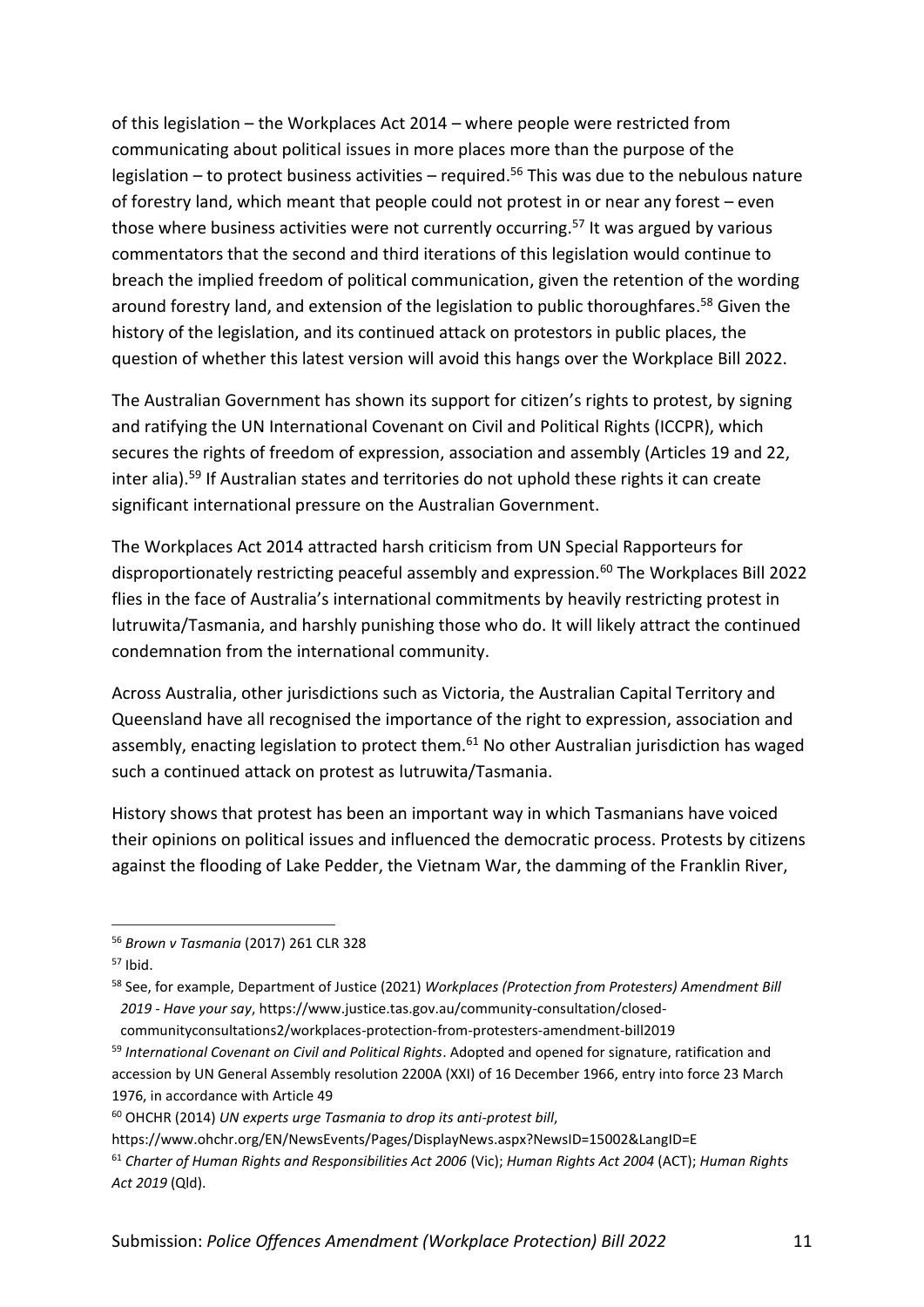the Tamar Valley Pulp Mill, LGBTQI+ discrimination, the Iraq War and the School Strike for Climate are considered by many citizens as milestones in Tasmania's democratic history.

When citizens express their opinions about political issues through protest, this can result in a change in policy, allowing citizens a direct means through which to participate in democracy. For example, the High Court has commented on the 'substantial history of… protests against forest operations in Tasmania', 37 of which between 2006 and 2017 resulted in protection of that area by government.<sup>62</sup> The Workplaces Bill 2022 therefore has the potential to silence protest and restrict citizens' democratic right to protest on key issues in our society.

<sup>62</sup> *Brown v Tasmania* (2017) 261 CLR 328, pp 402 and 346.